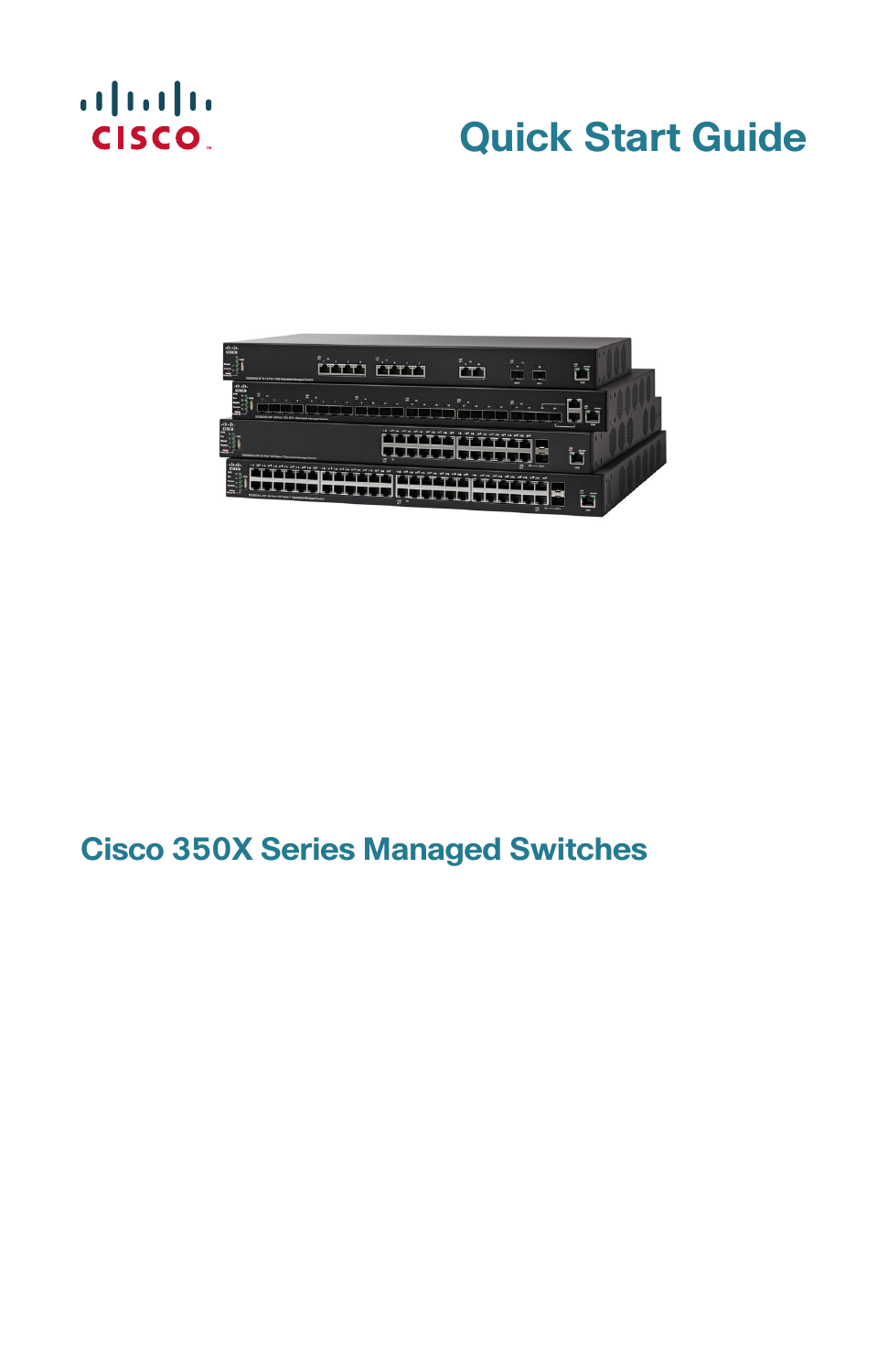# **Welcome**

Thank you for choosing the Cisco 350X Series Managed Switches. The switches are designed to be operational right out-of-the-box as standard layer 2 and 3 switches. Using the default configuration, your switch forwards packets between the connecting devices after power up.

This guide familiarizes you with the switch layout and describes how to deploy the switch in your network. For additional information, see [www.cisco.com/go/350xswitches](http://www.cisco.com/go/350xswitches).

#### **Package Contents**

- **•** Your Cisco 350X Series Managed Switch
- **•** Power Cord

**1**

- **•** Rack-Mount Kit and Rubber Feet
- **•** DB-9 to RJ45 Serial Cable
- **•** Quick Start Guide
- **•** Pointer Card with China RoHS
- **•** Technical Support Contacts
- **•** EU Directives 1999/5/EC Compliance Information (for EU SKU only)

# **Before You Begin**

Before you begin the installation, make sure that you have the following:

- **•** RJ-45 Ethernet cables for connecting network devices. A category 6a and higher cable is required for 10G ports; a category 5e and higher cable is required for all other ports.
- **•** Console cable for using the console port to manage your switch.
- **•** Tools for installing the hardware. The rack-mount kit packed with the switch contains four rubber feet for desktop placement, and two brackets and twelve screws for rack-mounting. If the supplied screws are lost, use replacement screws in the following size:
	- Diameter of the screw head: 6.9 mm
	- Length of face of screw head to base of screw: 5.9 mm
	- Shaft diameter: 3.94 mm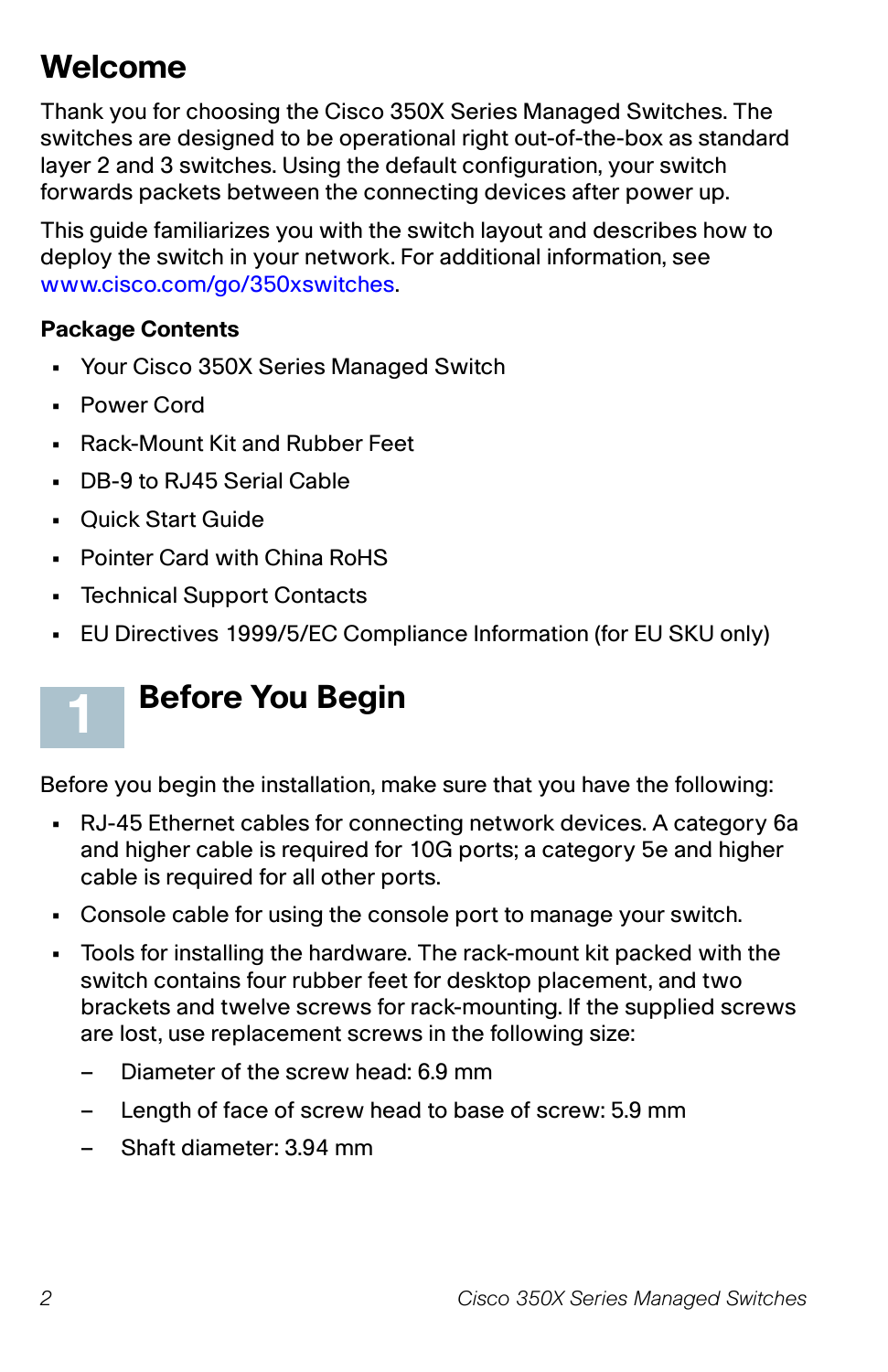**•** Computer with Internet Explorer (version 9.0, 10.0, 11.0), or Firefox (version 36.0, 37.0 or higher), or Chrome (version 40,41,42 or higher) for using the web-based interface or the console port to manage your switch.



# **Mounting the Cisco 350X Series Switches**

Your switch can be installed in the following ways:

- **•** Place the switch on a flat surface. To place the switch on a desktop, install the four rubber feet (included) on the bottom of the switch.
- **•** Mount the switch in a standard rack (1 rack unit high).

## **Placement Tips**

Do not deploy the switch in a location where any of the following conditions exist:

- **Ambient Temperature**—To prevent the switch from overheating, do not operate it in an area that exceeds an ambient temperature of 122°F (50°C).
- **Air Flow**—Be sure that there is adequate air flow around the switch.
- **Mechanical Loading**—Be sure that the switch is level and stable to avoid any hazardous conditions.
- **Circuit Overloading**—Adding the switch to the power outlet must not overload that circuit.

# **Rack Mounting**

You can mount the switches in any standard size, 19-inch (about 48 cm) wide rack. The switch requires 1 rack unit (RU) of space, which is 1.75 inches (44.45 mm) high.



For stability, load the rack from the bottom to the top, with the heaviest devices on the bottom. A top-heavy rack is likely to be unstable and might tip over.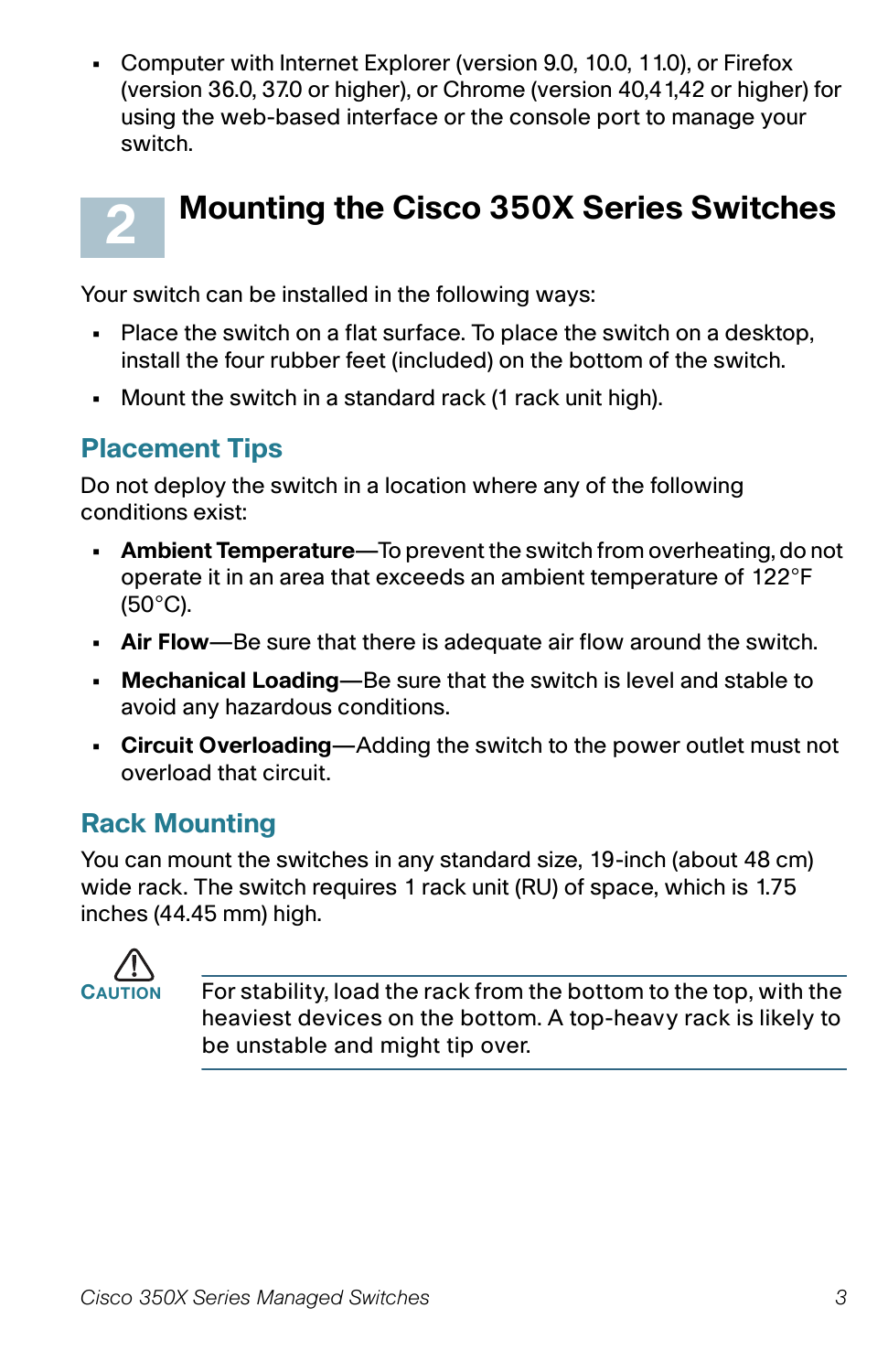To install the switch into a 19-inch standard chassis:

- **STEP 1** Place one of the supplied brackets on the side of the switch so that the four holes of the brackets align to the screw holes, and then use the four supplied screws to secure it.
- **STEP 2** Repeat the previous step to attach the other bracket to the opposite side of the switch.
- **STEP 3** After the brackets are securely attached, the switch is now ready to be installed into a standard 19-inch rack.





# **Connecting Network Devices**

To connect the switch to the network:

- **STEP 1** Connect an Ethernet cable to the Ethernet port of a computer, printer, network storage, or other network devices.
- **STEP 2** Connect the other end of the Ethernet cable to one of the numbered Ethernet ports of the switch.

The Ethernet port light turns green when the connection is active. Refer to **[Cisco 350X Series Switch Features](#page-10-0)** for details about the different ports and LEDs on each switch.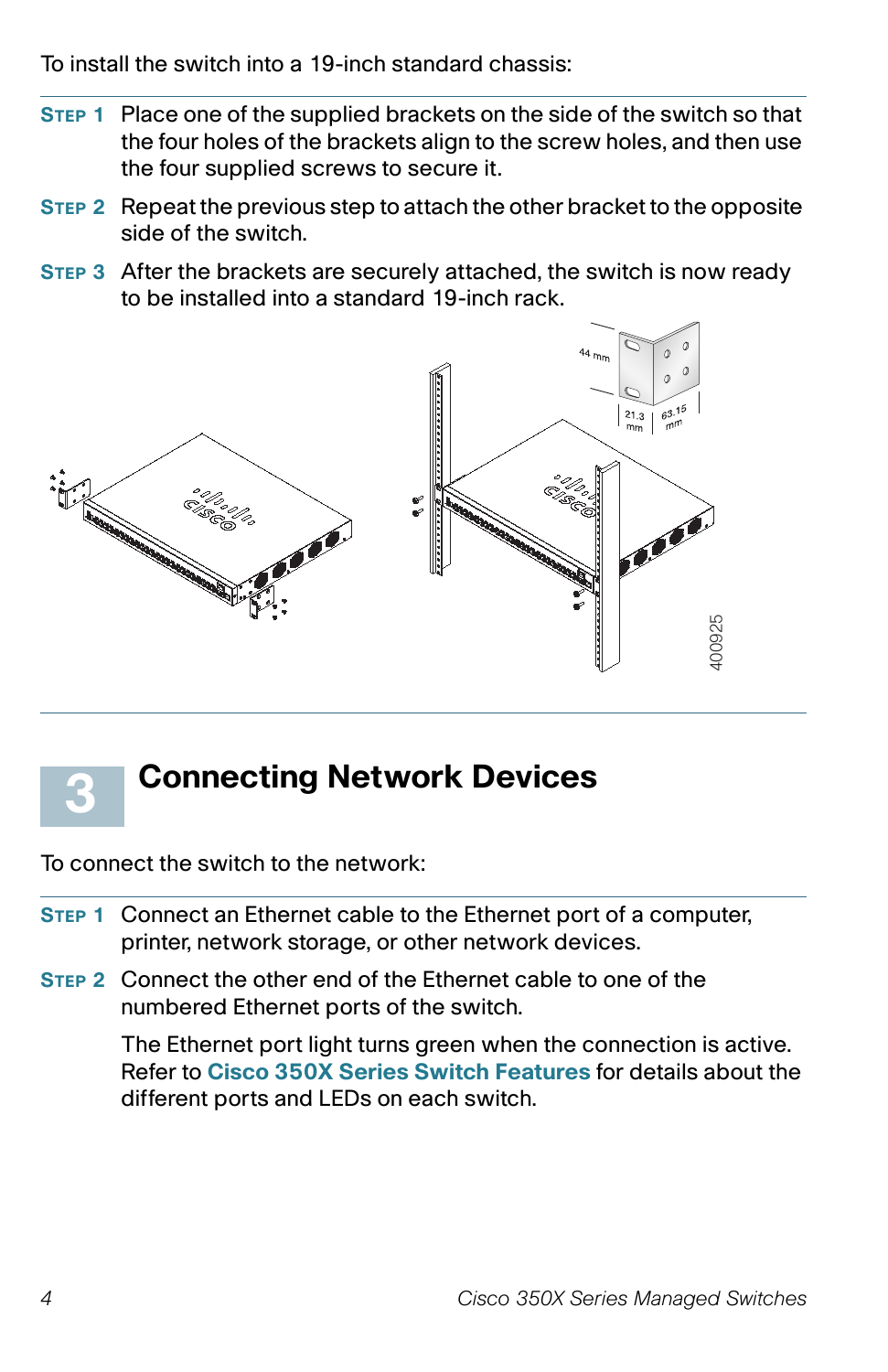#### **STEP 3** Repeat **Step 1** and **Step 2** for each device that you want to connect to the switch.

**NOTE** A category 6a and higher cable is required for 10G ports; a category 5e or higher cable is required for all other ports. When you connect your network devices, do not exceed the maximum cabling distance of 100 meters (328 feet). It can take up to one minute for the attached devices or the LAN to be operational after it is connected. This is normal behavior.

## **Power over Ethernet Considerations**



**WARNING** The switch is to be connected only to PoE networks without routing to the outside plant.

If your switch is one of the Power over Ethernet (PoE) models, consider the following power requirement:

| <b>350 Switches with Power Over Ethernet</b> |                                            |                                                    |                                         |
|----------------------------------------------|--------------------------------------------|----------------------------------------------------|-----------------------------------------|
| <b>Model</b>                                 | <b>Power</b><br><b>Dedicated</b><br>to Poe | <b>Number of Ports</b><br><b>Supporting Poe</b>    | <b>Poe Standard</b><br><b>Supported</b> |
| SG350X-24P                                   | 195 Watts                                  | $1 - 24$                                           | 802.3af/at                              |
| SG350X-24MP                                  | 382 Watts                                  | *60-Watt UPoE: ports<br>1, 2, 13, 14               | 60 - Watt PoE<br>802.3af/at, 4 pair     |
| SG350X-48P                                   | 382 Watts                                  | $1 - 48$                                           | PoE, Rest af/at                         |
| SG350X-48MP                                  | 740 Watts                                  | *60-Watt UPoE: ports<br>1, 2, 3, 4, 25, 26, 27, 28 |                                         |

\*60-Watt PoE extends the IEEE Power of Ethernet Plus standard to double the power per port to 60 Watts.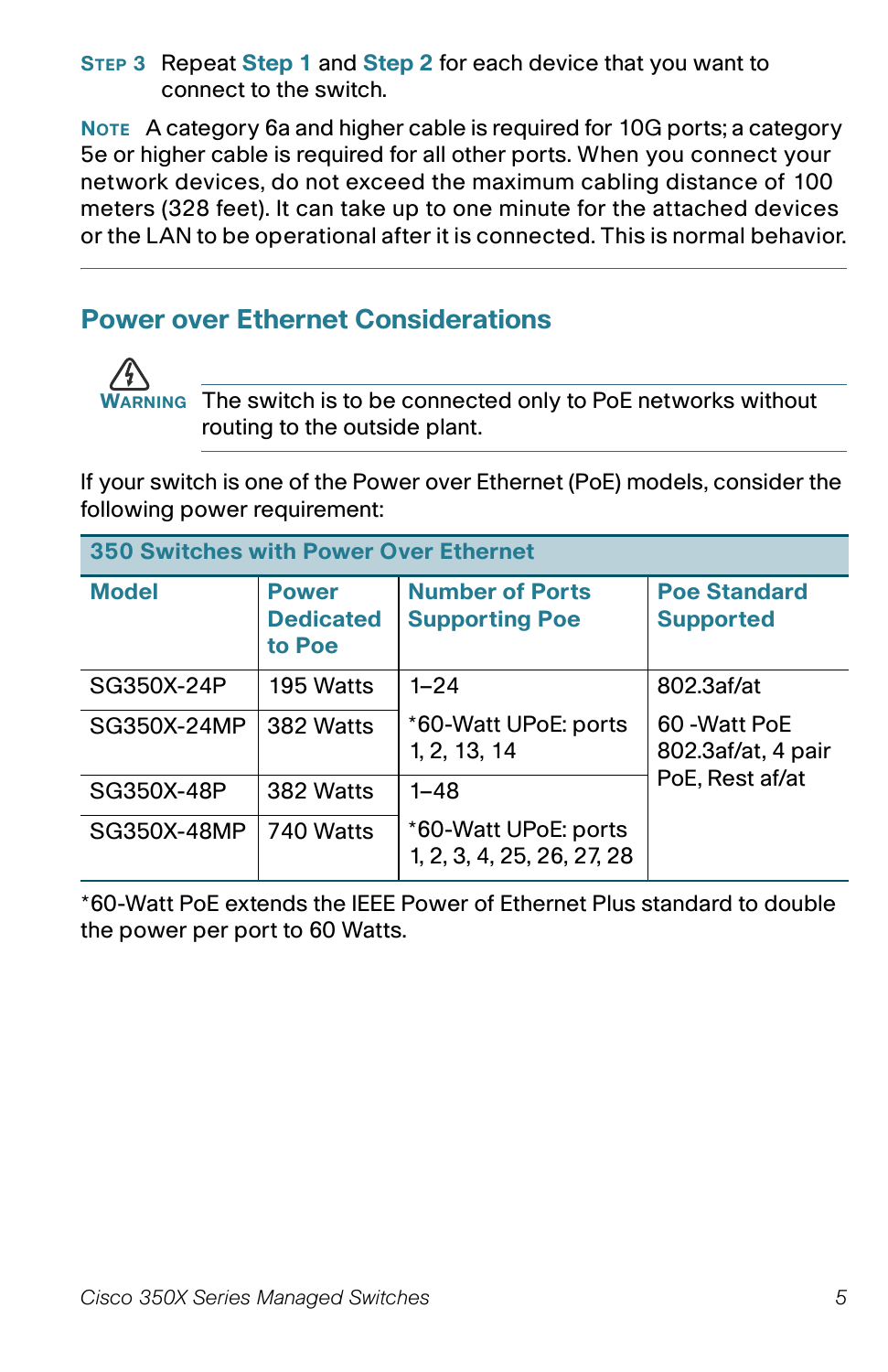

Consider the following when connecting switches capable of supplying PoE:

The PoE models of the switches are PSE (Power Sourcing Equipment) that are capable of supplying DC power to attaching PD (Powered Devices). These devices include VoIP phones, IP cameras, and wireless access points. The PoE switches can detect and supply power to pre-standard legacy PoE Powered Devices. Due to the support of legacy PoE, it is possible that a PoE switch acting as a PSE may mistakenly detect and supply power to an attaching PSE, including other PoE switches, as a legacy PD. Even though PoE switches are PSE, and as such should be powered by AC, they could be powered up as a legacy PD by another PSE due to false detection. When this happens, the PoE switch may not operate properly and may not be able to properly supply power to its attaching PDs. To prevent false detection, you should disable PoE on the ports on the PoE switches that are used to connect to PSEs. You should also first power up a PSE device before connecting it to a PoE switch. When a device is being falsely detected as a PD, you should disconnect the device from the PoE port and power recycle the device with AC power before reconnecting its PoE ports.



# **Configuring the 350X Series Switches**

### **Before You Begin**

The switch can be accessed and managed by two different methods; over your IP network using the web-based interface, or by using the switch's command-line interface through the console port. Using the console port requires advanced user skills.

These are the default settings used when configuring your switch for the first time.

| <b>Parameter</b> | <b>Default Value</b> |
|------------------|----------------------|
| Username         | <b>Icisco</b>        |
| Password         | <b>cisco</b>         |
| I AN IP          | 192.168.1.254        |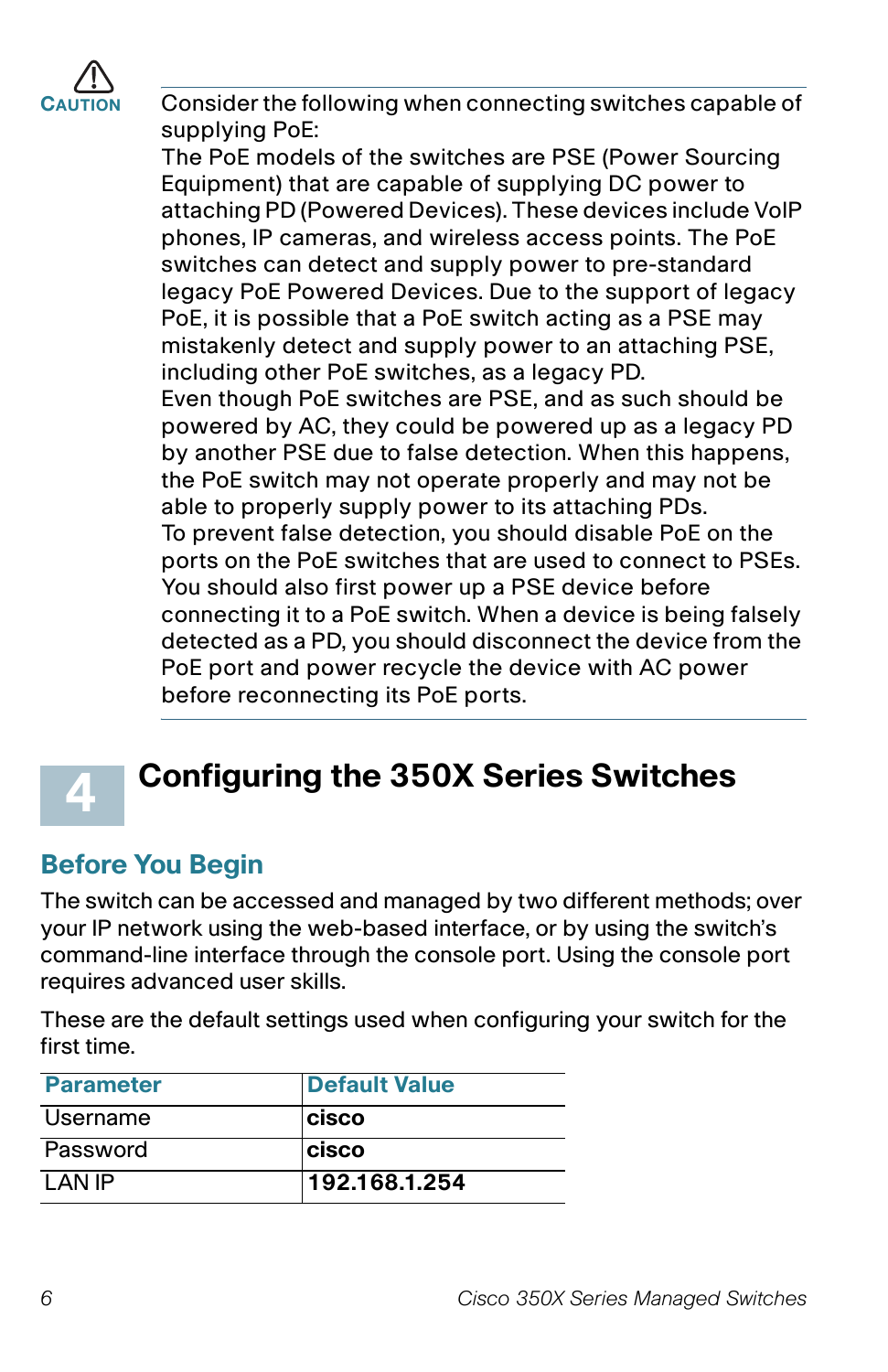## **Configuring Your Switch Using the Web-based Interface**

To access the switch with a web-based interface, you must know the IP address that the switch is using. The switch uses the factory default IP address of 192.168.1.254, with a subnet of /24.

When the switch is using the factory default IP address, the System LED flashes continuously. When the switch is using a DHCP server-assigned IP address or an administrator has configured a static IP address, the System LED is a steady green (DHCP is enabled by default).

**NOTE** If you are managing the switch through a network connection and the switch IP address is changed, either by a DHCP server or manually, your access to the switch will be lost. You must enter the new IP address that the switch is using into your browser to use the web-based interface. If you are managing the switch through a console port connection, the link is retained.

To configure the switch using the web-based interface:

- **STEP 1** Power on the computer and your switch.
- **STEP 2** For Cisco 350XG switches, connect the computer to the OOB port found on the front panel. For Cisco 350X switches, connect the computer to any network port.
- **STEP 3** Set up the IP configuration on your computer.
	- a. If the switch is using the default static IP address of 192.168.1.254/24, you must choose an IP address for the computer in the range of 192.168.1.2 to 192.168.1.253 that is not already in use.
	- b. If the IP addresses will be assigned by DHCP, make sure that your DHCP server is running and can be reached from the switch and the computer. You may need to disconnect and reconnect the devices for them to discover their new IP addresses from the DHCP server.

**NOTE** Details on how to change the IP address on your computer depend upon the type of architecture and operating system that you are using. Use your computers local Help and Support functionality and search for "IP Addressing."

- **STEP 4** Open a web browser window. If you are prompted to install an ActiveX plug-in when connecting to the device, follow the prompts to accept the plug-in.
- **STEP 5** Enter the switch IP address in the address bar and press **Enter**. For example, **http://192.168.1.254**.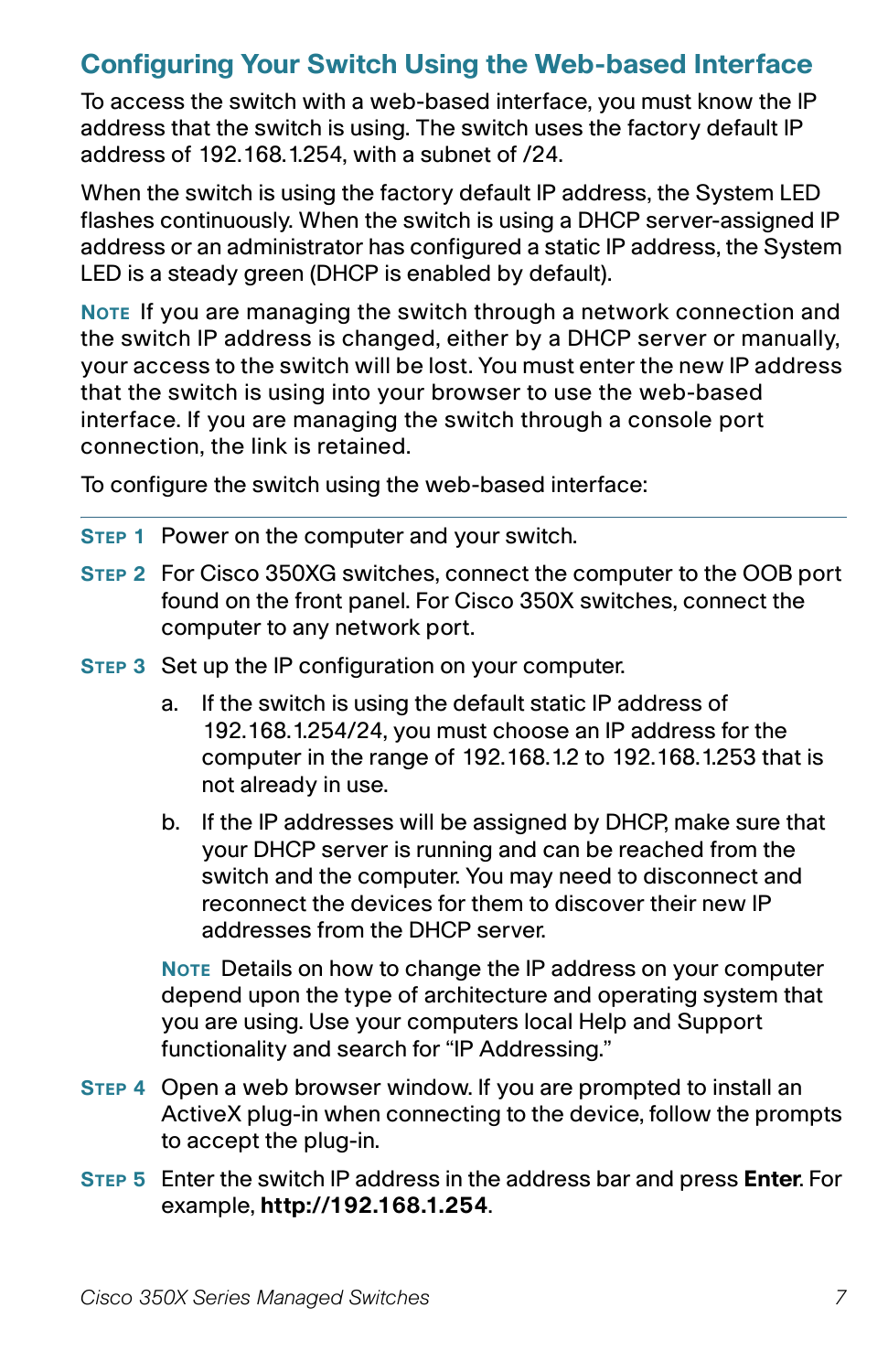**STEP 6** When the login page appears, choose the language that you prefer to use in the web-based interface and enter the username and password.

> The default username is **cisco**. The default password is **cisco**. Usernames and passwords are both case sensitive.

#### **STEP 7** Click **Log In**.

If this is the first time that you have logged on with the default username and password, the Change Password page opens. The rules for constructing a new password are displayed on the page.

#### **STEP 8** Enter a new password and confirm the password.

**NOTE** Password complexity is enabled by default. The password must comply with the default complexity rules or it can be disabled temporarily by checking **Disable** next to **the Password Strength Enforcement** option.

**STEP 9** Click **Apply**.



Make sure that any configuration changes made are saved before exiting from the web-based interface by clicking on the **Save** icon. Exiting before you save your configuration results in all changes being lost.

The Getting Started page opens. You are now ready to configure the switch. Refer to the Administration Guide or see the help pages for further information.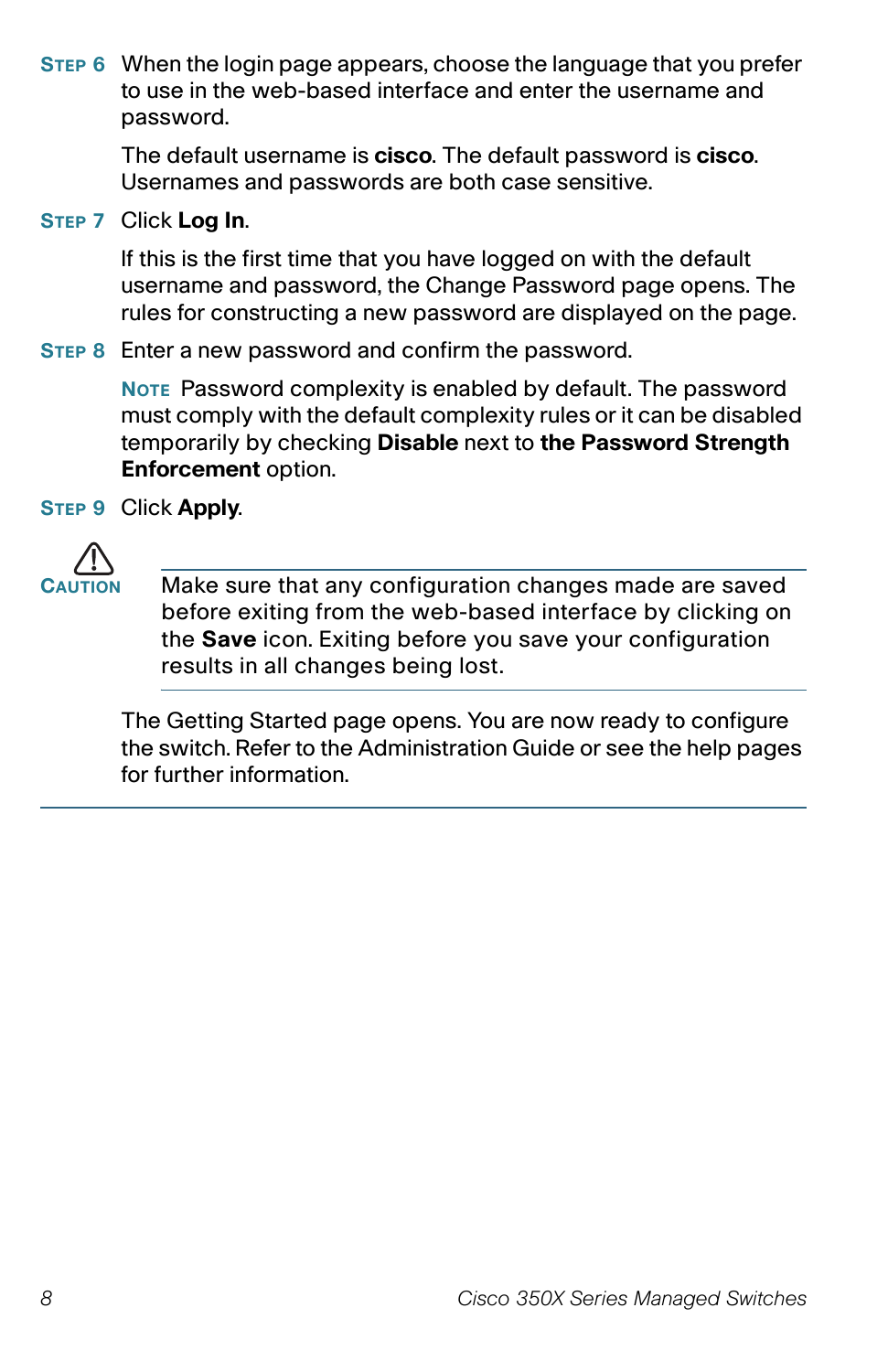## **Configuring Your Switch Using the Console Port**

To configure the switch using the console port:

- **STEP 1** Connect a computer to the switch console port using the supplied console cable.
- **STEP 2** Start a console port utility such as HyperTerminal on the computer.
- **STEP 3** Configure the utility with the following parameters:
	- **•** 115200 bits per second
	- **•** 8 data bits
	- **•** no parity
	- **•** 1 stop bit
	- **•** no flow control
- **STEP 4** Enter a username and password. The default username is **cisco**, and the default password is **cisco**. Usernames and passwords are both case sensitive.

If this is the first time that you have logged on with the default username and password, the following message appears:

```
Please change your password from the default 
settings. Please change the password for better 
protection of your network. Do you want to change 
the password (Y/N) [Y]?
```
**STEP 5** Enter **Y**, and set a new administrator password.

**NOTE** Password complexity is enabled by default. The password must comply with the default complexity rules.



Make sure that any configuration changes made are saved before exiting.

You are now ready to configure the switch. Refer to [www.cisco.com/go/](http://www.cisco.com/go/350xswitches) [350xswitches](http://www.cisco.com/go/350xswitches) to locate the CLI Guide for your switch.

**NOTE** If you are not using DHCP on your network, set the IP address type on the switch to **Static** and change the static IP address and subnet mask to match your network topology. Failure to do so may result in multiple switches using the same factory default IP address of 192.168.1.254.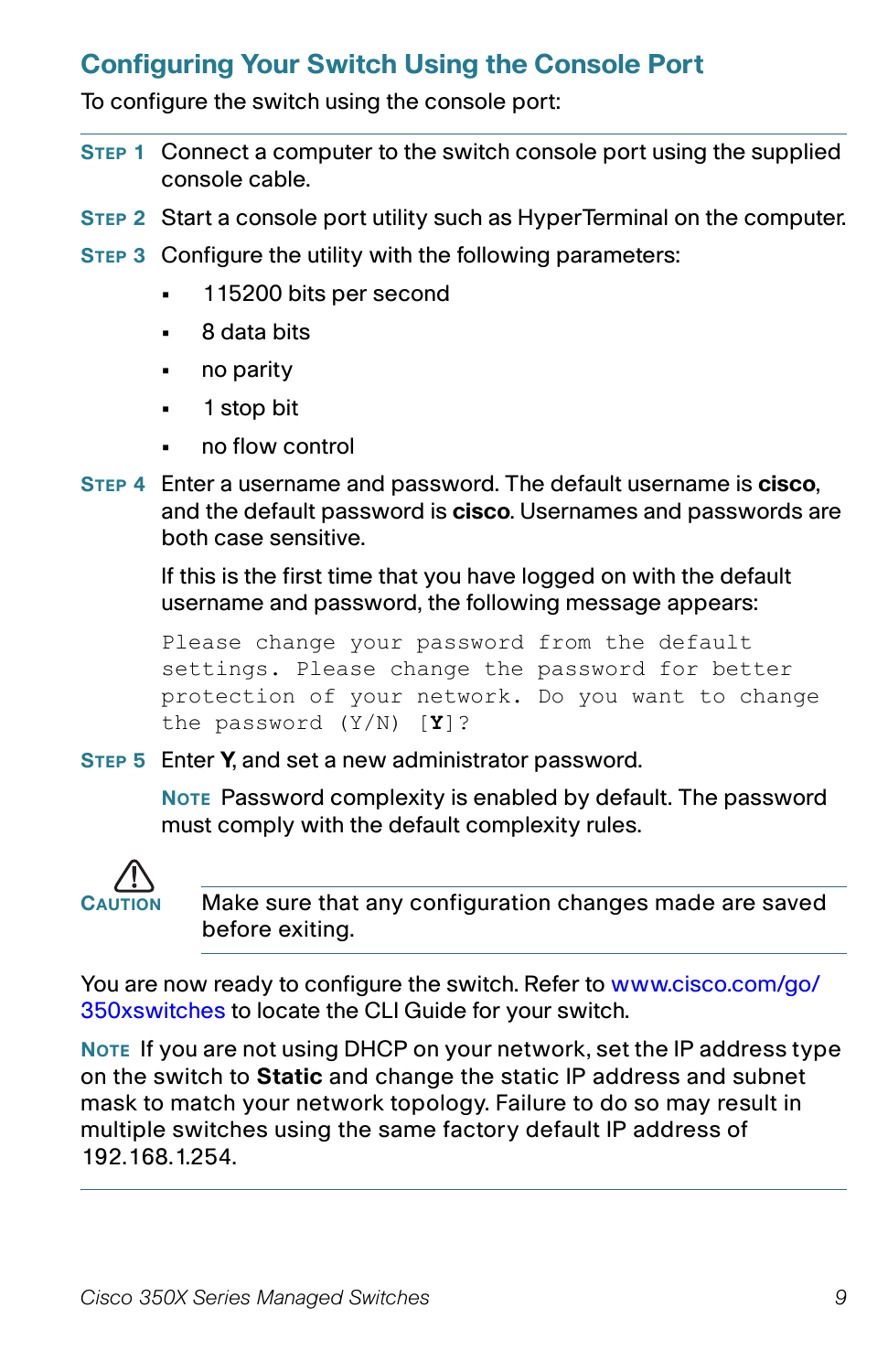## **Stacking the Cisco 350XG Series Switches**

Before configuring the switches as a stack, refer to the Administration Guide for additional details. Refer to the front panel graphics in **[Cisco](#page-10-0)  [350X Series Switch Features](#page-10-0)** to help with the stack port descriptions and supported modules.

By default, the ports on a switch function as regular Ethernet ports, except if you configure them to do stacking. You cannot mix the stack speeds between the switches or ports.



**WARNING** Stack ports must be either configured with the same port speed or have the same speed capability on the module or cable plug in. If the port speed is configured as auto, then the module plugged into these two ports will need to have the same speed capability, otherwise the switch will not be able to form as a stack with multiple units.

A stack can have up to four Cisco 350XG series switches in it. Any 10G port of the switch can be used for stacking. The switch can only be stacked without Mesh topology.

The switches in the same stack are connected together through their stack ports. Depending on the type of stack ports and the desired speed, you may need Cat6a Ethernet cables and/or Cisco approved modules or cables for the Cisco 350XG switches.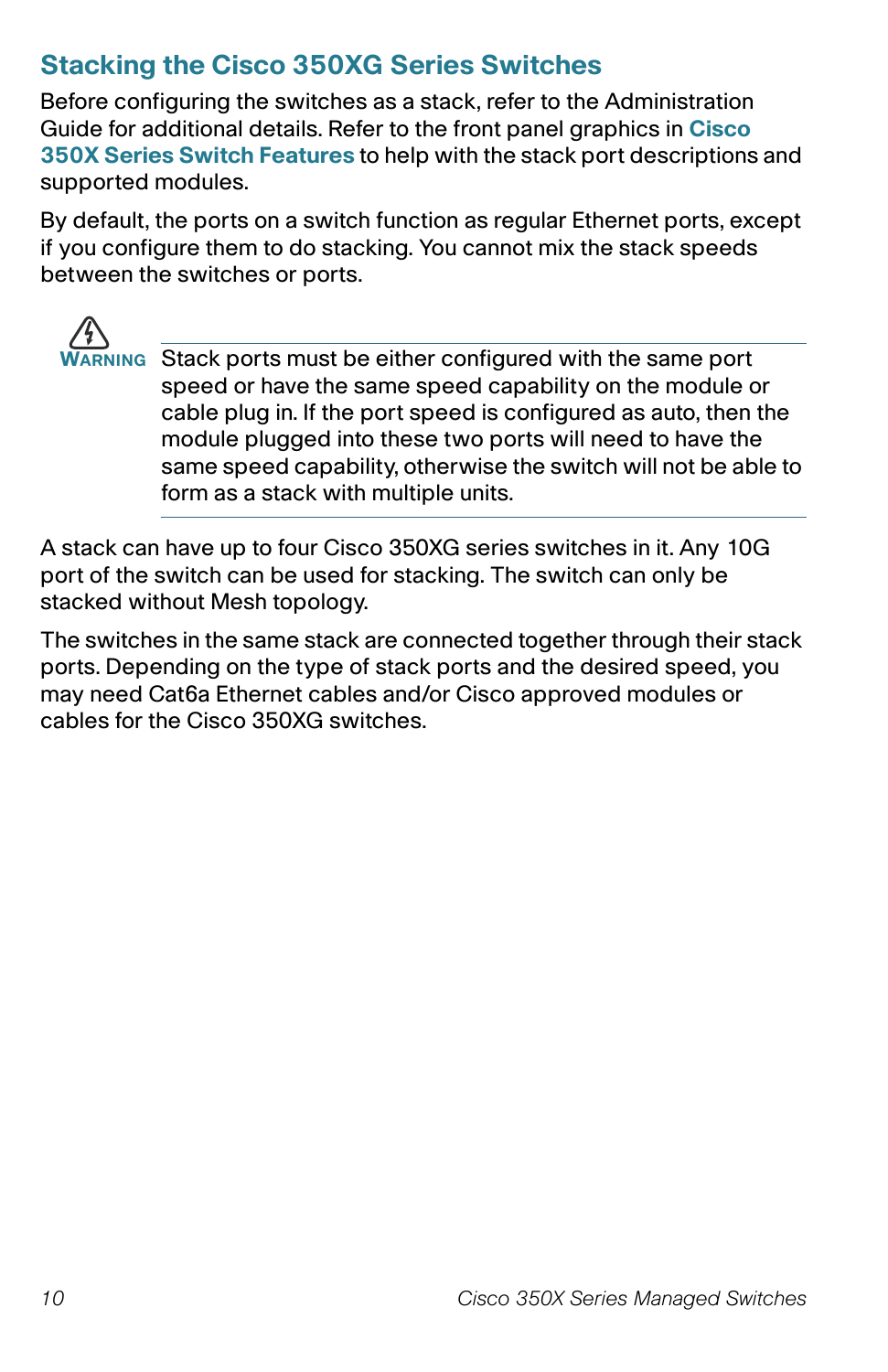**Cisco 350X Series Switch Features**

This section describes the exterior of the switch to help familiarize you with your switch.

#### **Product Models**

<span id="page-10-0"></span>**5**

| <b>Model</b> | <b>Description</b>                           |
|--------------|----------------------------------------------|
| SG350X-24    | 24-Port Gigabit Stackable Managed Switch     |
| SG350X-24P   | 24-Port Gigabit PoE Stackable Managed Switch |
| SG350X-24MP  | 24-Port Gigabit PoE Stackable Managed Switch |
| SG350X-48    | 48-Port Gigabit Stackable Managed Switch     |
| SG350X-48P   | 48-Port Gigabit PoE Stackable Managed Switch |
| SG350X-48MP  | 48-Port Gigabit PoE Stackable Managed Switch |
| SG350XG-24F  | 24-Port 10G SFP+ Stackable Managed Switch    |
| SG350XG-24T  | 24-Port 10GBase-T Stackable Managed Switch   |
| SG350XG-2F10 | 12-Port 10G Stackable Managed Switch         |
| SG350XG-48T  | 48-Port 10GBase-T Stackable Managed Switch   |

#### **Front Panel**

The ports, LEDs, and Reset button are located on the front panel of the switch as represented in the following illustrations.

#### **SG350XG-48T**



#### **SG350X-48**

| <b>CINC</b> | to after after the after after after the after after after after after after after after after after after after after after after after |                                     |
|-------------|------------------------------------------------------------------------------------------------------------------------------------------|-------------------------------------|
|             |                                                                                                                                          |                                     |
|             |                                                                                                                                          | <u> SICH ACHTER (THE CHELLER SB</u> |
|             |                                                                                                                                          |                                     |

#### **SG350X-24**

| abab.<br>Cisco | IS NOTES INTO A REAL INTER INTER INT IS INTER STAR STAR STAR STAR INTIME AT INCOME. IN |
|----------------|----------------------------------------------------------------------------------------|
|                | THE REPORT OF STREET                                                                   |
|                |                                                                                        |
|                | <b>MAIL SIME</b><br>$100.4$ $-100.7$ $-100.6$                                          |

#### **Front Panel Ports**

USB Port—The USB port connects the switch to a USB device so that you can save and restore the configuration files, firmware images, and SYSLOG files through the connected USB device.

Cisco 350X Series Managed Switches 11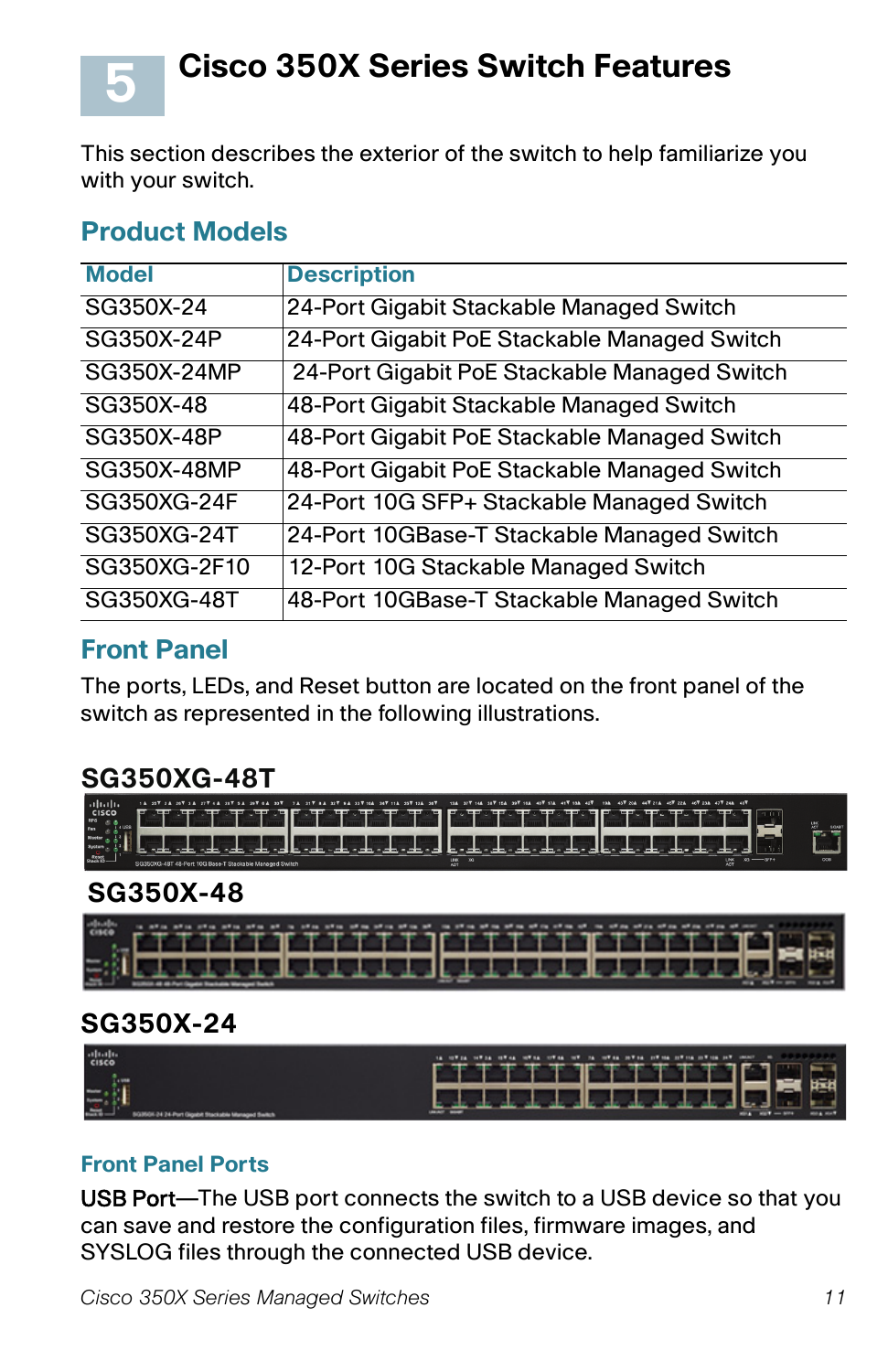RJ-45 Ethernet Ports—The RJ-45 Ethernet ports connect network devices, such as computers, printers, and access points, to the switch.

60-Watt PoE Ports—Highlighted in yellow, the 60-Watt PoE ports double the PoE power to 60W.

SFP+ Port (if present)—The small form-factor pluggable plus (SFP+) are connection points for modules so that the switch can link to other switches. These ports are also commonly referred to as mini 10GigaBit Interface Converter ports. The term SFP+ will be used in this guide.

- **•** The SFP+ ports are compatible with Cisco modules MGBSX1, MGBLH1, MGBT1, MGBLX1, MGBBX1, as well as other brands of modules.
- **•** The Cisco SFP+ 10G optical modules that are supported in the Cisco switches are: SFP-10G-SR, and SFP-10G-LR.
- **•** The Cisco SFP+ Copper Cable modules for stacking that are supported in the Cisco switches are: SFP-H10GB-CU1M, SFP-H10GB-CU3M, and SFP-H10GB-CU5M.
- **•** The SFP+ port is a combination port, shared with one other RJ-45 port. When the SFP+ is active, the adjacent RJ-45 port is disabled.
- **•** The LEDs of the corresponding RJ-45 port flash green to respond to the SFP interface traffic.

SFP Port (if present)—The small form-factor pluggable (SFP) ports are connection points for modules, so the switch can link to other switches. These ports are also commonly referred to as miniGigaBit Interface Converter (miniGBIC) ports. The term SFP is used in this guide.

- **•** SFP ports are compatible with Cisco modules MGBT1, MGBSX1, MGBLH1, MGBLX1, MGBBX1, MFELX1, MFEFX1, and MFEBX1, as well as other brands of modules.
- Some SFP interfaces are shared with one other RJ-45 port, called a combo port. When the SFP is active, the adjacent RJ-45 port is disabled.
- **•** The LEDs of the corresponding RJ-45 port flash green to respond to the SFP interface traffic.

OOB Port (if present)—The Out of Band (OOB) port is a CPU's Ethernet port that can be used only as a management interface. Bridging between the OOB port and the in-band Layer 2 interface is not supported.

#### **Front Panel LEDs**

PoE (if present)—(Amber) Located on the right of the port. The LED lights steady when power is being supplied to a device attached to the corresponding port.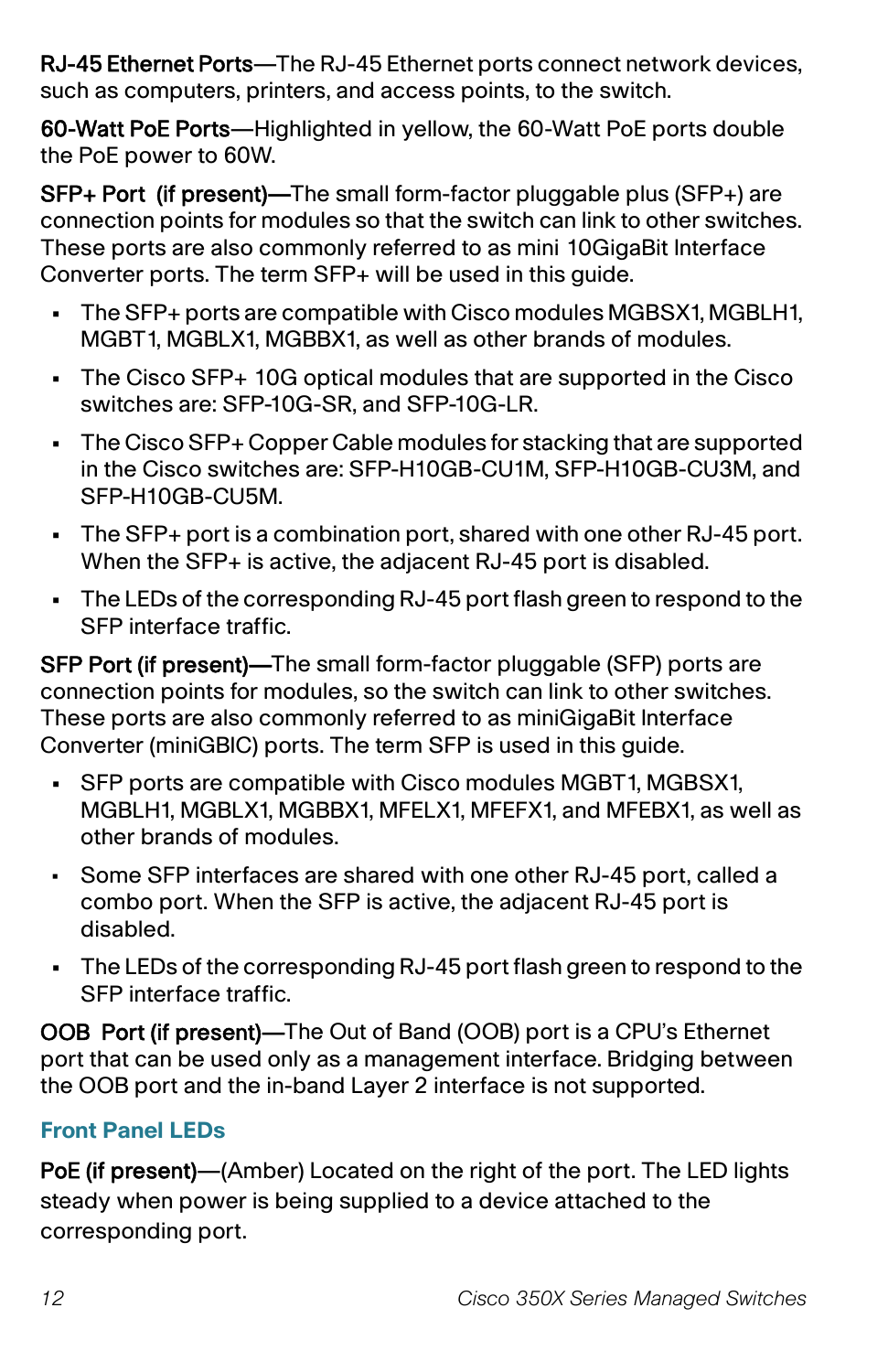Master—(Green) The LED lights steady when the switch is a stack master.

System—(Green) The LED lights steady when the switch is powered on, and flashes when booting, performing self-tests, or acquiring an IP address. If the LED flashes Amber, the switch has detected a hardware failure, a firmware failure, and/or a configuration file error.

Stack ID—(Green) The LED lights steady when the switch is stacked and the corresponding number indicates its Stack ID.

LINK/ACT—(Green) Located on the left of each port. The LED lights steady when a link between the corresponding port and another device is detected, and flashes when the port is passing traffic.

XG—(Green) Located on the right of a 10G port. The LED lights steady when another device is connected to the port, is powered on, and a 10 Gbps link is established between the devices. When the LED is off, the connection speed is under 10 Gbps or nothing is cabled to the port.

Gigabit—(Green) Located on the right of the OOB port. The LED lights steady when another device is connected to the port, is powered on, and a 1000 Mbps link is established between the devices. When the LED is off, the connection speed is under 1000 Mbps or nothing is cabled to the port.

SFP+ (if present)—(Green) Located on the right of a 10G port. The LED lights steady when a connection is made through the shared port, and flashes when the port is passing traffic.

#### **Reset Button**

The switch can be reset by inserting a pin or paper clip into the **Reset** button opening on the front panel of the switch. See **[Returning the](#page-13-0)  [Switches to the Factory Default Settings](#page-13-0)** for details.

## **Back Panel**

The power port and console port are located on the back panel of the switch. The back panel of your particular switch may look different, and if your model has a fan, allow for adequate air circulation.



Power—Connects the switch to AC power.

Console—Connects a serial cable to a computer serial port so that it can be configured by using a terminal emulation program.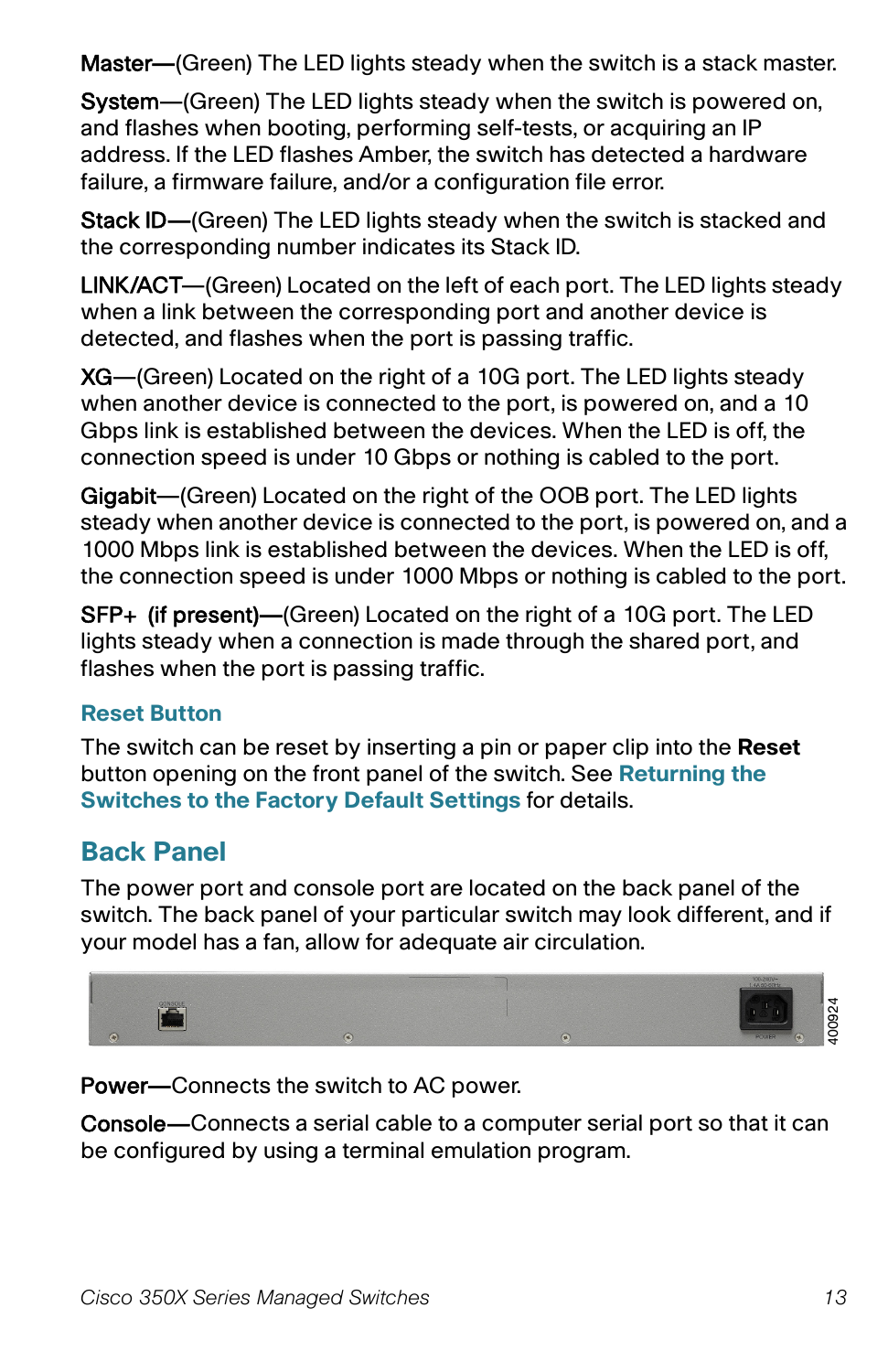#### <span id="page-13-0"></span>**Returning the Switches to the Factory Default Settings 6**

To use the **Reset** button to reboot or reset the switch, do the following:

- **•** To **reboot** the switch, press and hold the **Reset** button for less than ten seconds.
- **•** To **restore** the switch to its factory default settings:
	- Disconnect the switch from the network or disable all DHCP servers on your network.
	- With the power on, press and hold the **Reset** button for more than ten seconds.

# **Troubleshoot Your Connection**

If you cannot access your switch from the web-based interface, the switch may not be reachable from your computer. You can test network connections by using ping on a computer running Windows:

- **STEP 1** Open a command window by selecting **Start** > **Run** and enter **cmd**.
- **STEP 2** At the **Command** window prompt, enter **ping** and the switch IP address. For example, **ping 192.168.1.254** (the default static IP address of the switch).

If you can reach the switch, you should get a reply similar to the following:

Pinging 192.168.1.254 with 32 bytes of data: Reply from 192.168.1.254:bytes=32 time<1ms TTL=128

> If you cannot reach the switch, you should get a reply similar to the following:

Pinging 192.168.1.254 with 32 bytes of data: Request timed out.

## **Possible Causes and Resolutions**

The Switch is not Powering on

- **•** Verify the power cord is plugged firmly into the switch and into the power outlet.
- **•** Verify that the power outlet is active.
- **•** Verify that the computer is on.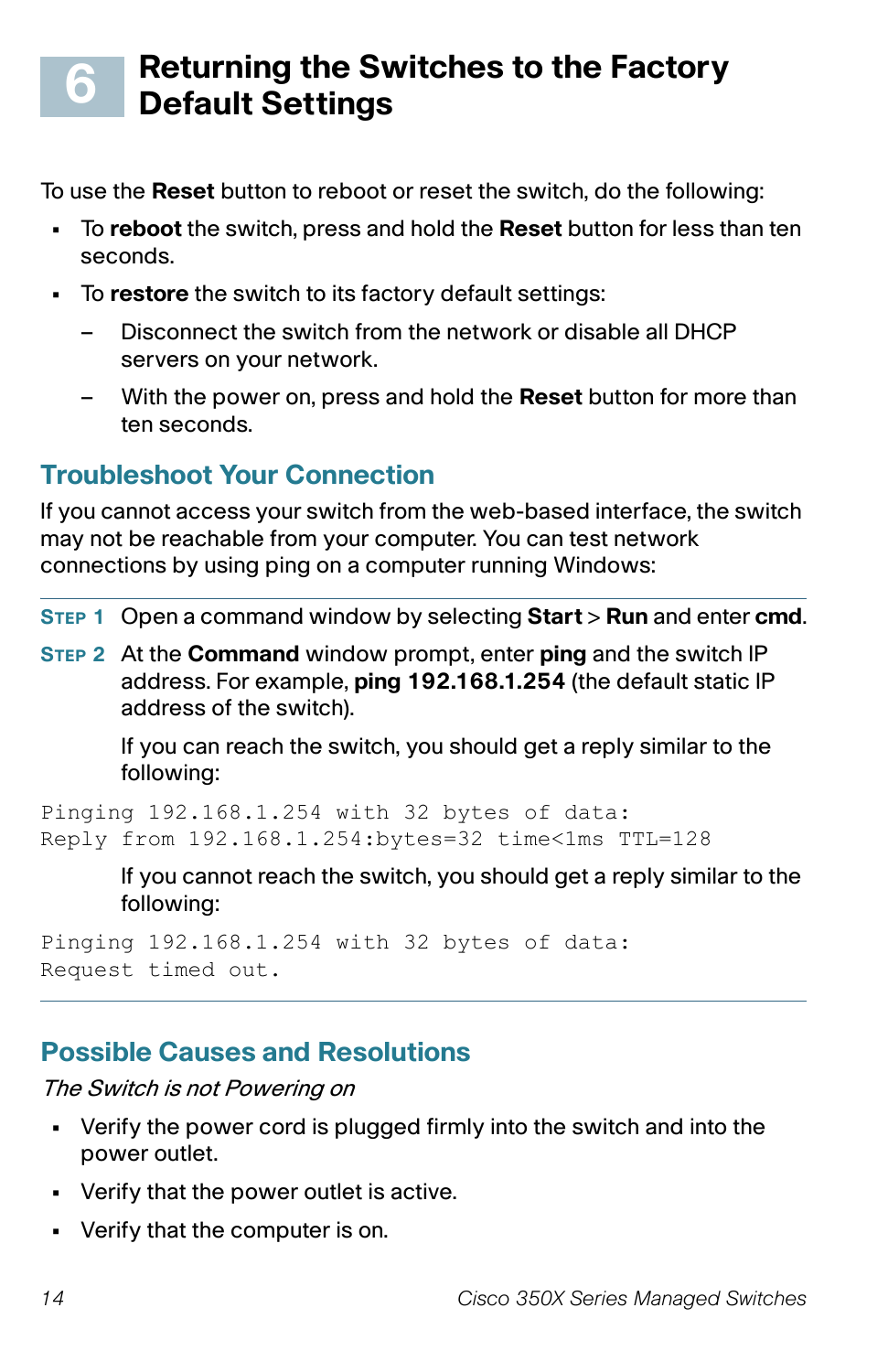**•** Replace the power adapter, before replacing the switch, if the situation continues.

#### Bad Ethernet connection

- **•** Check the LEDs for proper indications. See **Front Panel** for details.
- **•** Check the connectors of the Ethernet cable to ensure that they are firmly plugged into the switch and your computer.
- **•** Use a different Ethernet cable or port.

#### Bad Console port connection

- **•** Verify the console cable connectors are firmly plugged into the switch and your computer.
- **•** Verify the console port utility is configured with the correct parameters.

#### IP Addressing Issues

- **•** The Cisco switches can also be accessed by the Cisco FindIT Network Discovery Utility that automatically discovers all Cisco Small Business devices in the same local network segment as your computer. You can view device information including the current IP address, download the latest firmware for the device, or launch the product configuration utility to view and configure the settings. For more information, see [www.cisco.com/go/findit.](http://www.cisco.com/go/findit)
- **•** Verify that you are using the correct IP address of the switch. Determine the current IP address of the switch from the CLI through the console port, Cisco FindIT, or from your network administrator. The System LED provides an indication of where the switch received the IP address (See **Front Panel** for details.)
- **•** Make sure that no other device is using the same IP address as the switch.

#### No IP route

If the switch and your computer are in different IP subnets, you need one or more routers to route the packets between the two subnets.

#### Unusually long access time

Due to the standard spanning tree loop detection logic, adding new connections may take 30 to 60 seconds for the affected interfaces and/or LAN to become operational.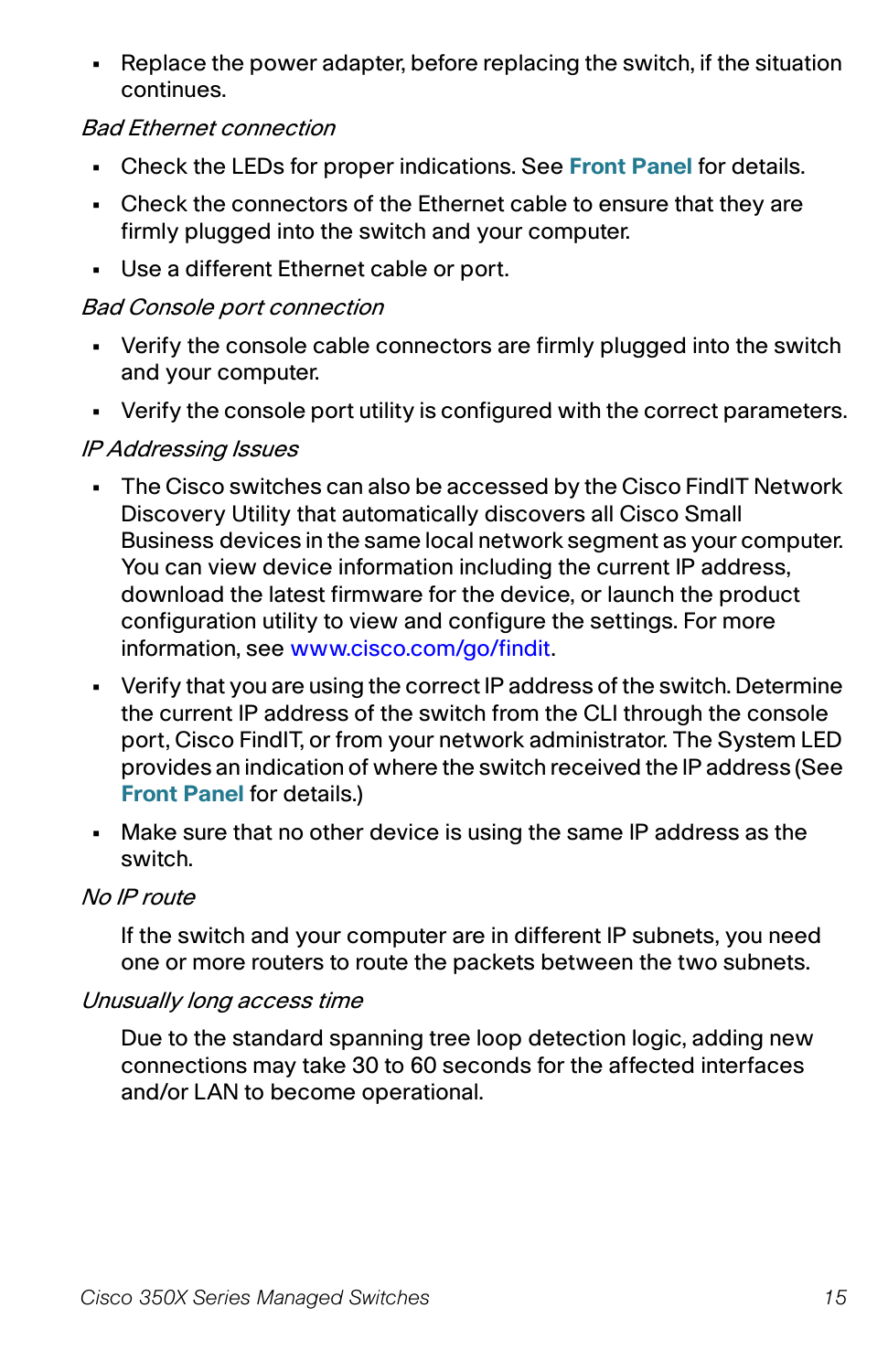

| <b>Cisco Support Community</b>                           | www.cisco.com/go/smallbizsupport                                                                                                                                                                                                                   |
|----------------------------------------------------------|----------------------------------------------------------------------------------------------------------------------------------------------------------------------------------------------------------------------------------------------------|
| <b>Cisco Support and</b><br><b>Resources</b>             | www.cisco.com/go/smallbizhelp                                                                                                                                                                                                                      |
| <b>Phone Support Contacts</b>                            | www.cisco.com/en/US/support/<br>tsd_cisco_small_business<br>_support_center_contacts.html                                                                                                                                                          |
| Cisco Firmware Downloads                                 | www.cisco.com/go/smallbizfirmware                                                                                                                                                                                                                  |
|                                                          | Select a link to download firmware for<br>Cisco Products. No login is required.                                                                                                                                                                    |
| <b>Cisco Open Source</b><br>Requests                     | To receive a copy of the source code to<br>which you are entitled under the applicable<br>free/open source license(s) (such as the<br>GNU Lesser/General Public License),<br>please send your request to:<br>externalopensource-requests@cisco.com |
|                                                          | In your requests please include the Cisco<br>product name, version, and the 18 digit<br>reference number (for example:<br>7XEEX17D99-3X49X081) found in the<br>product open source documentation.                                                  |
| <b>Cisco Partner Central</b><br>(Partner Login Required) | www.cisco.com/web/partners/sell/smb                                                                                                                                                                                                                |
| <b>Product Documentation</b>                             |                                                                                                                                                                                                                                                    |
| 350X Series                                              | www.cisco.com/go/350xswitches                                                                                                                                                                                                                      |
| <b>Regulatory Compliance</b><br>and Safety Information   | www.cisco.com/en/US/docs/switches/lan/<br>csb_switching_general/rcsi/<br><b>Switch_RCSI.pdf</b>                                                                                                                                                    |
| <b>Warranty Information</b>                              | www.cisco-warrantyfinder.com                                                                                                                                                                                                                       |



**WARNING** This is a class A product. In a domestic environment this product may cause radio interference in which case the user may be required to take adequate measures.